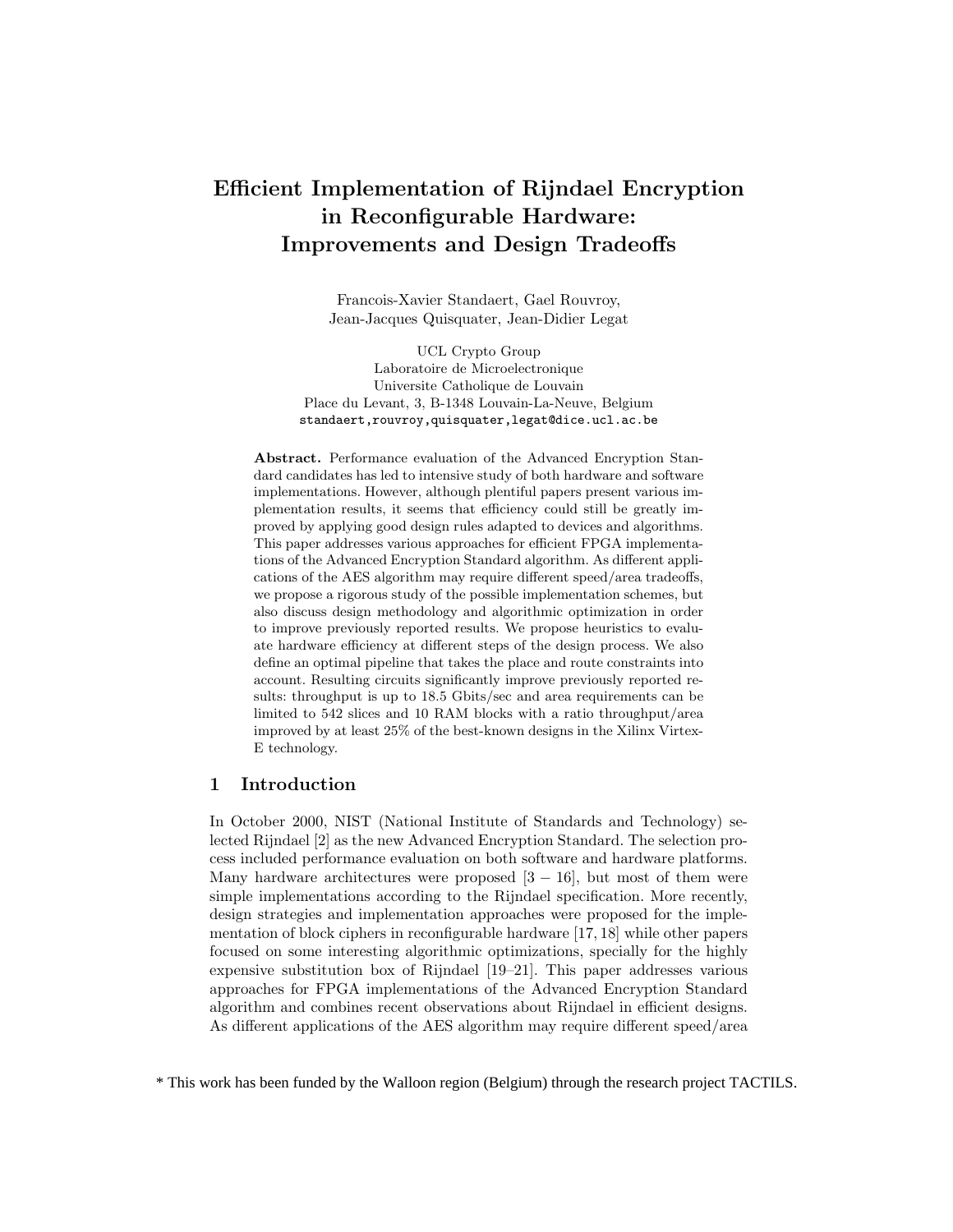tradeoffs, we propose a rigorous study of the possible implementation schemes, but also discuss design methodology and algorithmic optimization in order to improve previously reported results. We first discuss the implementation of the substitution box and linear diffusion layer at the algorithmic level. Then we examine different possible architectures and optimizations. Finally, we present heuristics allowing to evaluate the efficiency of our architectures at different steps of the design process. Synthesis and implementation constraints of FPGAs are taken into account in order to define maximum and optimal pipeline. We apply these notions to loop and unrolled architecture in order to improve circuits performances and compare our results to the best designs reported in literature. The main contribution of this paper has to be found in the improvement of hardware efficiency that we define as the ratio throuhput/area: efficiency of best-known unrolled architectures is improved by 35% while efficiency of best-known loop architectures is improved by at least 25% in the Xilinx Virtex-E technology.

This paper is structured as follows. The description of the hardware, synthesis tool and implementation tool is in section 2. Section 3 gives a short mathematical description of Rijndael and we propose an efficient representation of the key schedule by means of a key round. The main contribution of this paper lies in section 4 where we discuss the possible implementation tradeoffs. Section 4.1 deals with design methodology and defines hardware efficiency and maximum pipeline for FPGAs. Section 4.2 presents possible algorithmic optimization of Rijndael. Different schemes for the substitution box are proposed and the diffusion layer is combined with the key addition. Section 4.3 proposes different architectures for various speed/area tradeoffs: loop architectures and unrolled architectures are studied and implemented. Finally, section 4.4 defines optimal pipeline for FPGAs as well as a heuristic rule to reach it. Practical results and comparisons with best known published designs are in section 5 and conclusions are in section 6.

## 2 Hardware description

All our implementations were carried out on a XILINX VIRTEX3200ECG1156- 8 FPGA. We chose this technology in order to allow relevant comparisons with the best-known FPGA implementations of Rijndael. In this section, we briefly describe the structure of a VIRTEX FPGA as well as the synthesis and implementation tools that were used to obtain our results.

Configurable Logic Blocks (CLB's): The basic building block of the VIR-TEX logic block is the logic cell (LC). An LC includes a 4-input function generator, carry logic and a storage element. The output from the function generator in each LC drives both the CLB output and the D input of the flip-flop. Each VIR-TEX CLB contains four LC's, organized in two similar slices. Figure 1, shows a detailed view of a single slice. Virtex function generators are implemented as 4-input look-up tables (LUTs). In addition to operate as a function generator, each LUT can provide a  $16\times1$ -bit synchronous RAM. Furthermore, the two LUTs within a slice can be combined to create a  $16\times2$ -bit or  $32\times1$ -bit synchronous RAM or a 16×1-bit dual port synchronous RAM. The VIRTEX LUT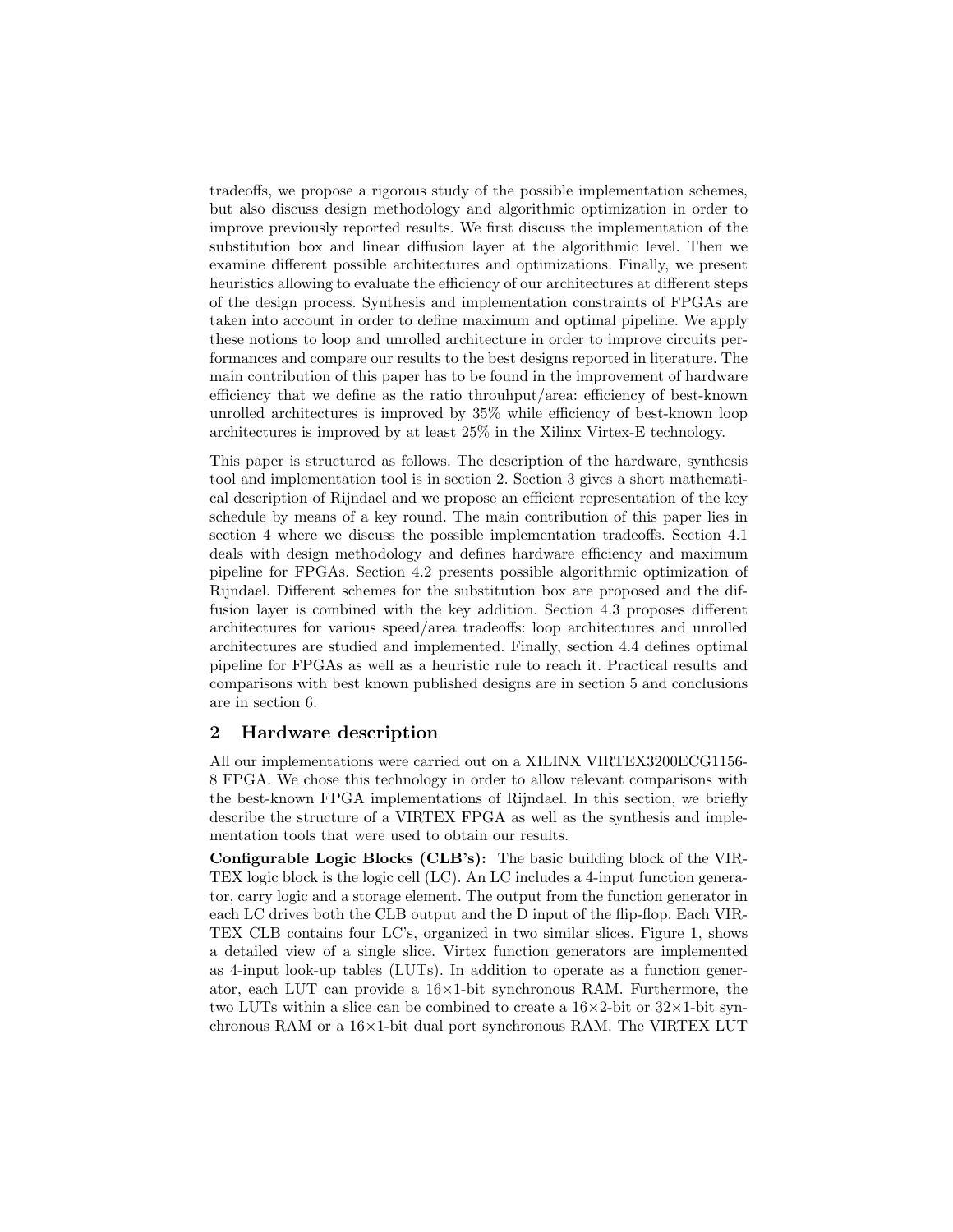

Fig. 1. The VIRTEX slice.

can also provide a 16-bit shift register.

The storage elements in the VIRTEX slice can be configured either as edgetriggered D-type flip-flops or as level-sensitive latches. The D inputs can be driven either by the function generators within the slice or directly from slice inputs, bypassing function generators.

The F5 multiplexer in each slice combines the function generator outputs. This combination provides either a function generator that can implement any 5-input function, a 4:1 multiplexer, or selected functions of up to nine bits. Similarly, the F6 multiplexer combines the outputs of all four function generators in the CLB by selecting one of the F5-multiplexer outputs. This permits the implementation of any 6-input function, an 8:1 multiplexer, or selected functions up to 19 bits. The arithmetic logic also includes a XOR gate that allows a 1-bit full adder to be implemented within an LC. In addition, a dedicated AND gate improves the efficiency of multiplier implementations.

Finally, VIRTEX FPGAs incorporate several large RAM blocks. These complement the distributed LUT implementations of RAM's. Every block is a fully synchronous dual-ported 4096-bit RAM with independent control signals for each port. The data widths of the two ports can be configured independently.

Our hardware: A VIRTEX3200ECG1156-8 FPGA contains 32448 slices and 208 RAM blocks, which means 64896 LUTs and 64896 flip-flops. In the next sections, we compare the number of LUTs, registers and slices. We also evaluate the delays and frequencies thanks to our synthesis tool. The synthesis was performed with FPGA Compiler 2 3.7.1 (SYNOPSYS) and the implementation with XILINX ISE-5. Finally, our circuit models were described using VHDL.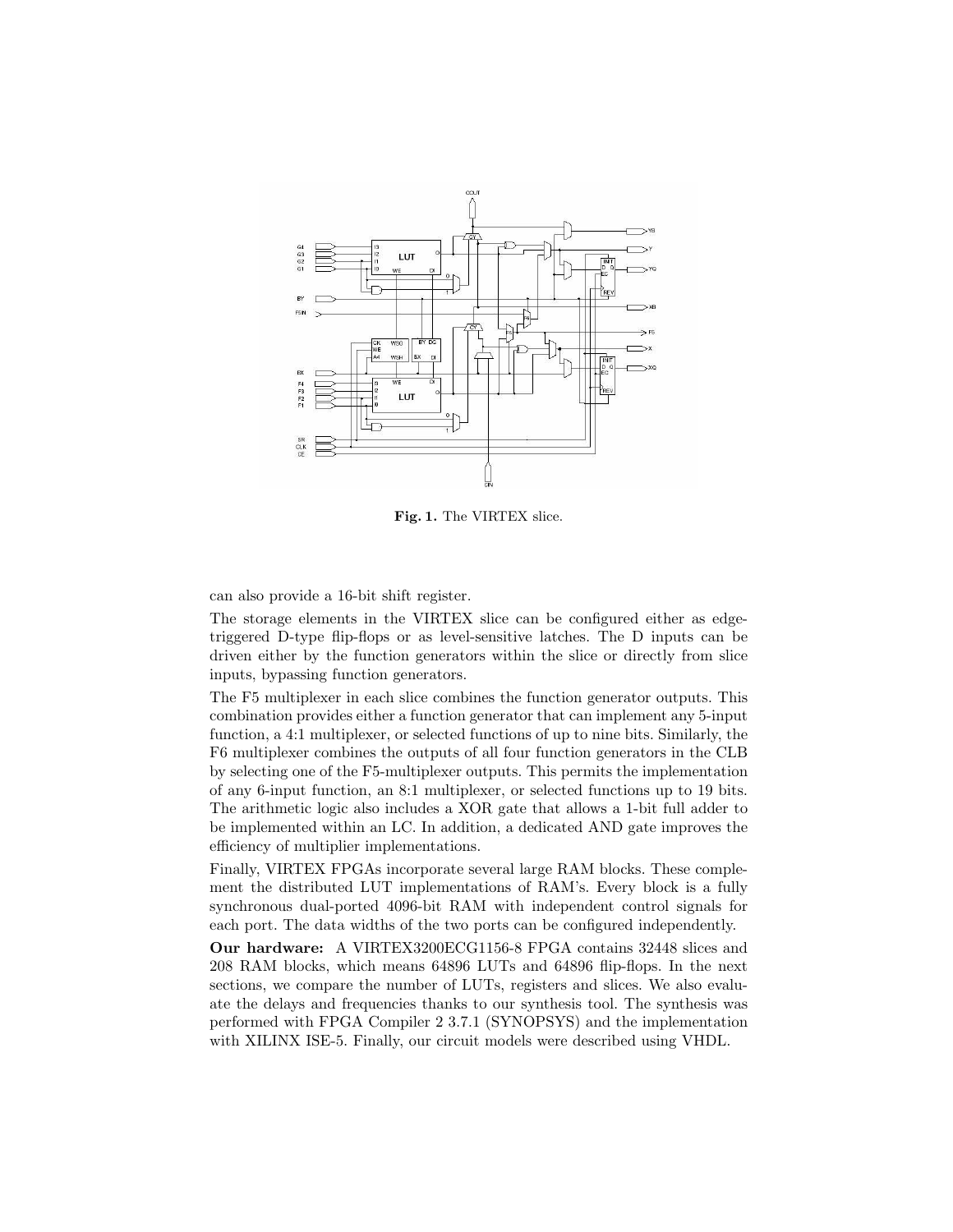#### 3 Block cipher description

Rijndael is an iterated block cipher that operates on a 128-bit cipher state and uses a 128-bit key<sup>1</sup>. It consists of a serie of 10 applications of a key-dependent round transformation to the cipher state. In the following, we will individually define the component mappings and constants that build up Rijndael, then specify the complete cipher in terms of these components.

Representation: The state and key are represented as a square array of 16 bytes. This array has 4 rows and 4 columns. It can also be seen as a vector in  $GF(2^8)^{16}$ . Let s be a cipher state or a key  $\in GF(2^8)^{16}$ , then  $s_i$  is the *i*-th byte of the state s and  $s_i(j)$  is the j-th bit of this byte.

SubBytes, the non-linear layer  $\gamma$ : The SubBytes transformation is a nonlinear byte substitution, operating on each byte independently. The substitution table (or s-box) is invertible and is constructed by the composition of two operations:

- 1. The multiplicative inverse in  $GF(2^8)$ .
- 2. An affine transform over  $GF(2)$ .

Every byte is therefore considered as a polynomial with coefficients in  $GF(2)$ :

$$
b(x) = b_7x^7 + b_6x^6 + b_5x^5 + b_4x^4 + b_3x^3 + b_2x^2 + b_1x^1 + b_0x^0
$$
  

$$
b_7b_6b_5b_4b_3b_2b_1b_0 \rightarrow b(x)
$$
 (1)

Then SubBytes consists of the parallel application of this s-box S:

$$
\gamma(a) = b \Leftrightarrow b_i = S[a_i], 0 \le i \le 15 \tag{2}
$$

The ShiftRows transformation  $\delta$ : In ShiftRows, the rows of the state are cyclically shifted over different offsets. Row 0 is not shifted, row 1 is shifted over 1 byte, row 2 over 2 bytes and row 3 over 3 bytes.

The MixColumns transformation  $\theta$ : In MixColumns, the columns of the state are considered as polynomials over  $GF(2^8)$  and multiplied modulo  $x^4 + 1$ with a fixed polynomial  $c(x)$ , given by:

$$
c(x) = 0.3'x^3 + 0.1'x^2 + 0.1'x + 0.2'
$$
\n(3)

The polynomial is coprime to  $x^4 + 1$  and therefore is invertible. This can be written as a matrix multiplication:

|  | [02 03 01 01]    | $a_0$ |  |
|--|------------------|-------|--|
|  | 01 02 03 01      |       |  |
|  | $01\;01\;02\;03$ |       |  |
|  | 03010102         |       |  |

 $1$  Actually, there exist several versions of Rijndael with different block and key lengths, but we focus on this one.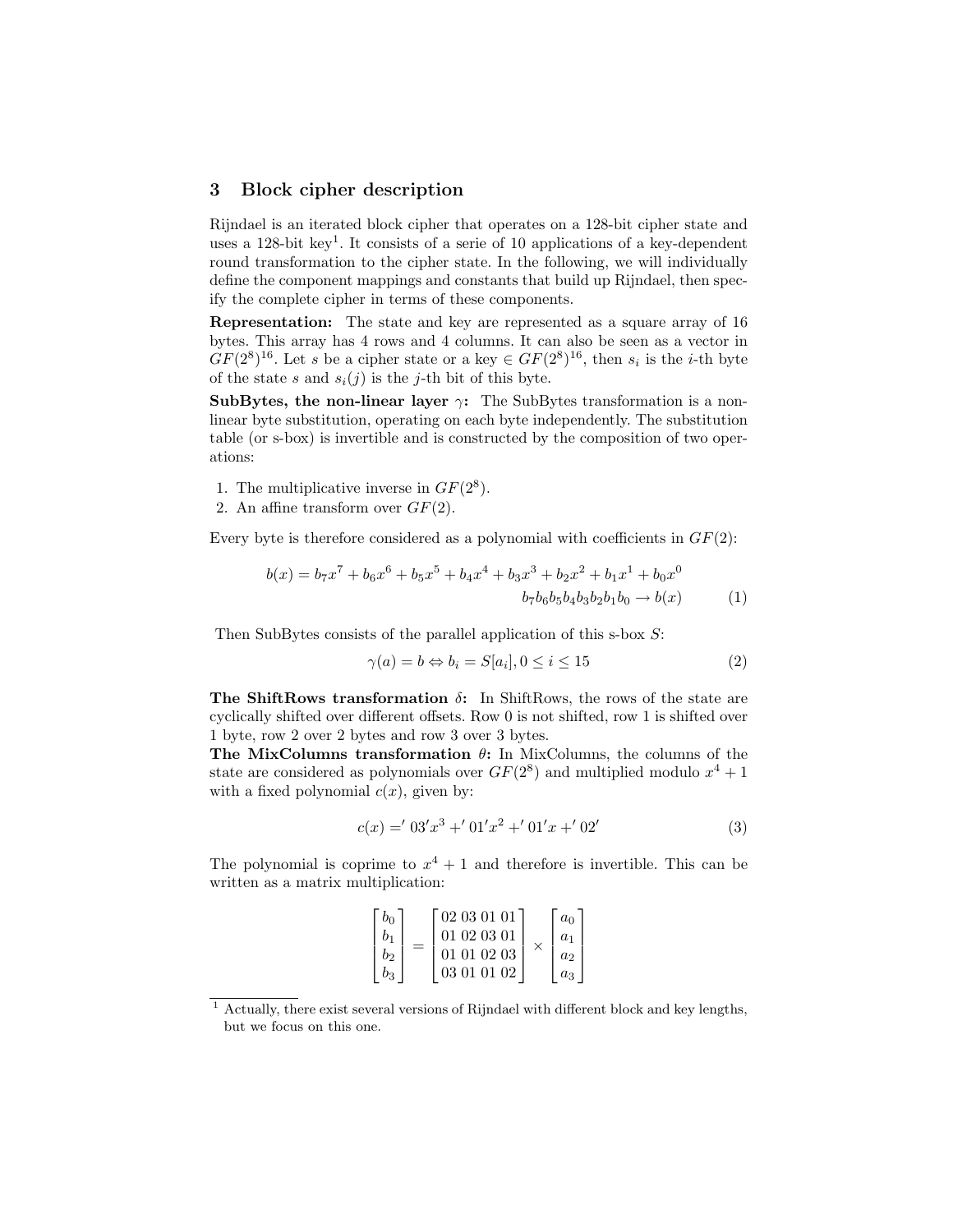Where  $(b_3, b_2, b_1, b_0)$  is a four-byte column of the state. An output byte of Mix-Columns (for example  $b_0$ ) can be expressed as:

$$
b_0 = '02' \times a_0 \oplus '03' \times a_1 \oplus '01' \times a_2 \oplus '01' \times a_3
$$

We also define a function  $X$ , corresponding to the multiplication with '02' modulo the irreductible polynomial  $m(x) = x^8 + x^4 + x^3 + x + 1$ :  $X : GF(2^8) \rightarrow$  $GF(2^8) : X(a) = b \Leftrightarrow$ 

$$
b(7) = a(6)
$$
  
\n
$$
b(6) = a(5)
$$
  
\n
$$
b(5) = a(4)
$$
  
\n
$$
b(4) = a(3) \oplus a(7)
$$
  
\n
$$
b(3) = a(2) \oplus a(7)
$$
  
\n
$$
b(2) = a(1) \oplus a(7)
$$
  
\n
$$
b(1) = a(0)
$$
  
\n
$$
b(0) = 0 \oplus a(7)
$$

**The round key addition**  $\sigma[K]$ : In this operation, a round key is applied to the state by a simple bitwise EXOR. The round key is derived from the cipher key by means of the key schedule. The round key length is equal to the block length.

$$
\sigma[k](a) = b \Leftrightarrow b_i = a_i \oplus k_i, 0 \le i \le 15 \tag{4}
$$

The round transformation  $\rho[K]$ : The round transformation can be written as a composition of the four previous transformations:

$$
\rho[K] = \sigma[K] \circ \theta \circ \delta \circ \gamma = \sigma[K] \big( \theta(\delta(\gamma)) \big) \tag{5}
$$

The key schedule: The round keys are derived from the cipher key by means of the key schedule. This consists of two transformations: the key expansion and the round key selection. In our description, SubWord (SW) is a function that takes a 4-byte word in which each byte is the result of applying the Rijndael sbox. The function RotWord (RW) returns a word in which the bytes are a cyclic permutation of those in its inputs such that the input word  $(a, b, c, d)$  produces the output word  $(b, c, d, a)$ . Finally,  $RC(i)$  is an 8-bit round constant for the round i.

The key schedule can be easily described by the use of a key round  $\beta$  that takes four 4-byte input words, corresponding to a 128-bit key, and produces four 4-byte output words. The first round key  $K_0$  is the cipher key, then, we have:

$$
K_{i+1} = \beta(K_i), i = 0, ..., 10
$$
\n(6)

Figure 2 illustrates the key round of Rijndael.

The complete cipher: Rijndael is defined for the cipher key  $K$  as the transformation Rijndael[ $K$ ]=  $\alpha$ [ $K_0, K_1, ..., K_{10}$ ] applied to the plaintext where:

$$
\alpha[K_0, K_1, ..., K_{10}] = \sigma[K_{10}] \circ \delta \circ \gamma \circ (\bigcirc_{r=1}^{9} \rho[K_r]) \circ \sigma[K_0]
$$
 (7)

Our implementations are based on this description of AES Rijndael.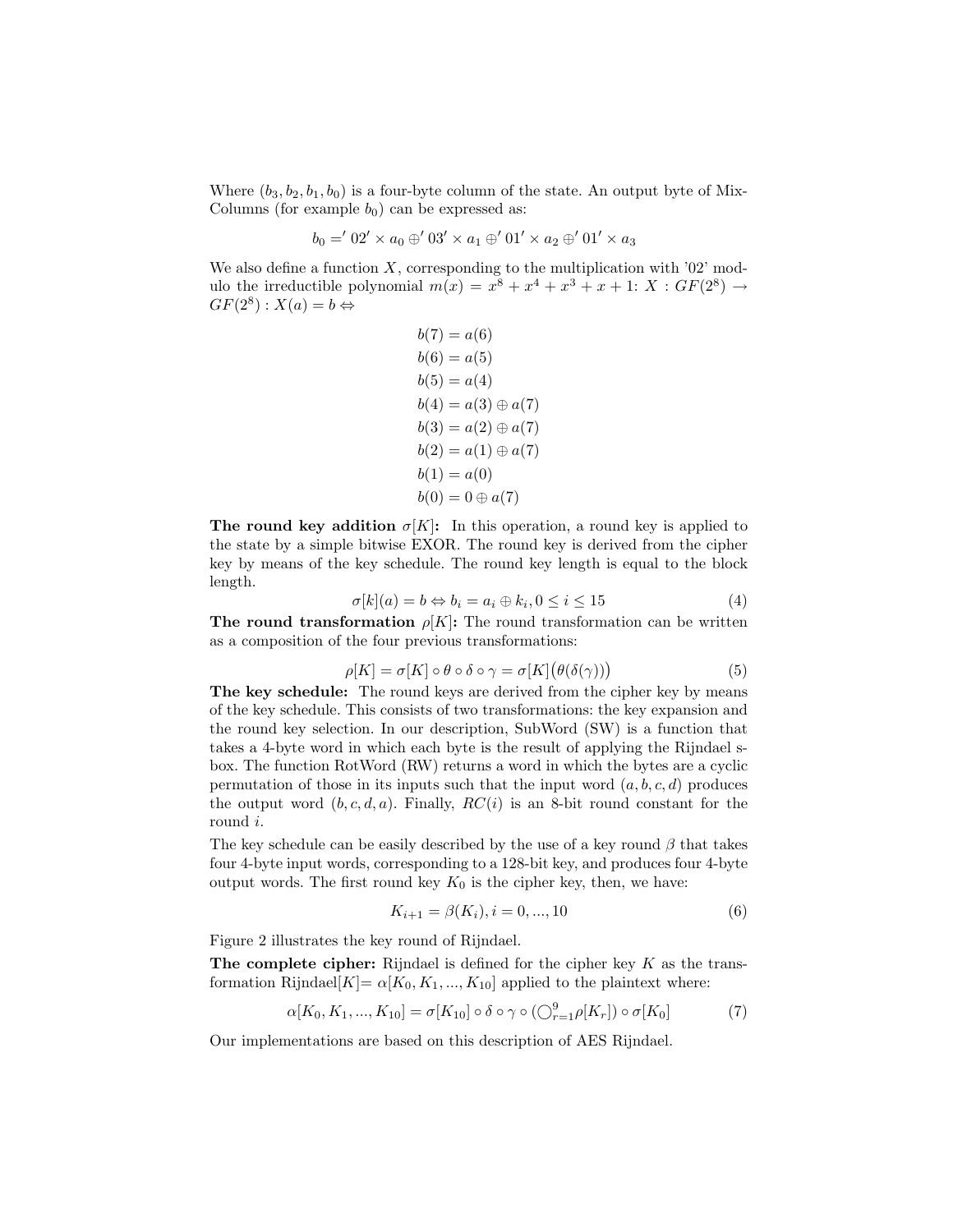

Fig. 2. The key round  $\beta$ .

#### 4 Implementation tradeoffs

The optimization methods and the resulting implementation tradeoffs for the implementation of AES Rijndael can be divided into two classes: architectural and algorithmic optimization. Algorithmic optimization exploits algorithmic strength inside each round unit. Architectural optimization exploits design techniques such as pipelining, loop unrolling and sub-pipelining.

This paper first considers **loop architectures**, where only a small number  $m$ (typically  $m = 1$ ) of rounds are independently implemented in hardware. Loop architectures enables small area circuits but have low throughput. Then we improve the throughput at the cost of increased area by the combination of loop unrolling and pipelining. Unrolled architectures have a large number  $m$  of rounds (typically all) that are independently implemented in hardware. **Pipelin**ing increases the encryption speed by processing multiple blocks of data simultaneously. It is achieved by inserting rows of registers among combinatorial logic. Parts of logic between two consecutive registers form pipeline stages. In case of block ciphers, each round constitutes a pipeline stage. Finally, sub-pipelining is similar to pipelining but also inserts registers inside the round functions. Concerning algorithmic optimizations, we focused on the critical parts of Rijndael. Different schemes for the substitution box are proposed and compared. We also underline interesting combinations of the MixColumns  $\theta$  with the key addition  $\sigma[K]$ . In this section, we propose a rigorous study of the possible tradeoffs

for implementing Rijndael.

## 4.1 Design methodology

In [18], a methodology to implement block ciphers in reconfigurable hardware is presented, based on simple digital design rules applied to iterated block ciphers. Looking at the round functions of iterated block ciphers, it is observed that they are mainly built on simple algebraic or logic operations. Therefore, the sub-pipelining of round functions is mandatory if efficient designs are wanted. Practically, the designer can easily keep his critical path inside one CLB slice. Moreover, looking at the CLB strcture, it can be seen that FPGAs involve specific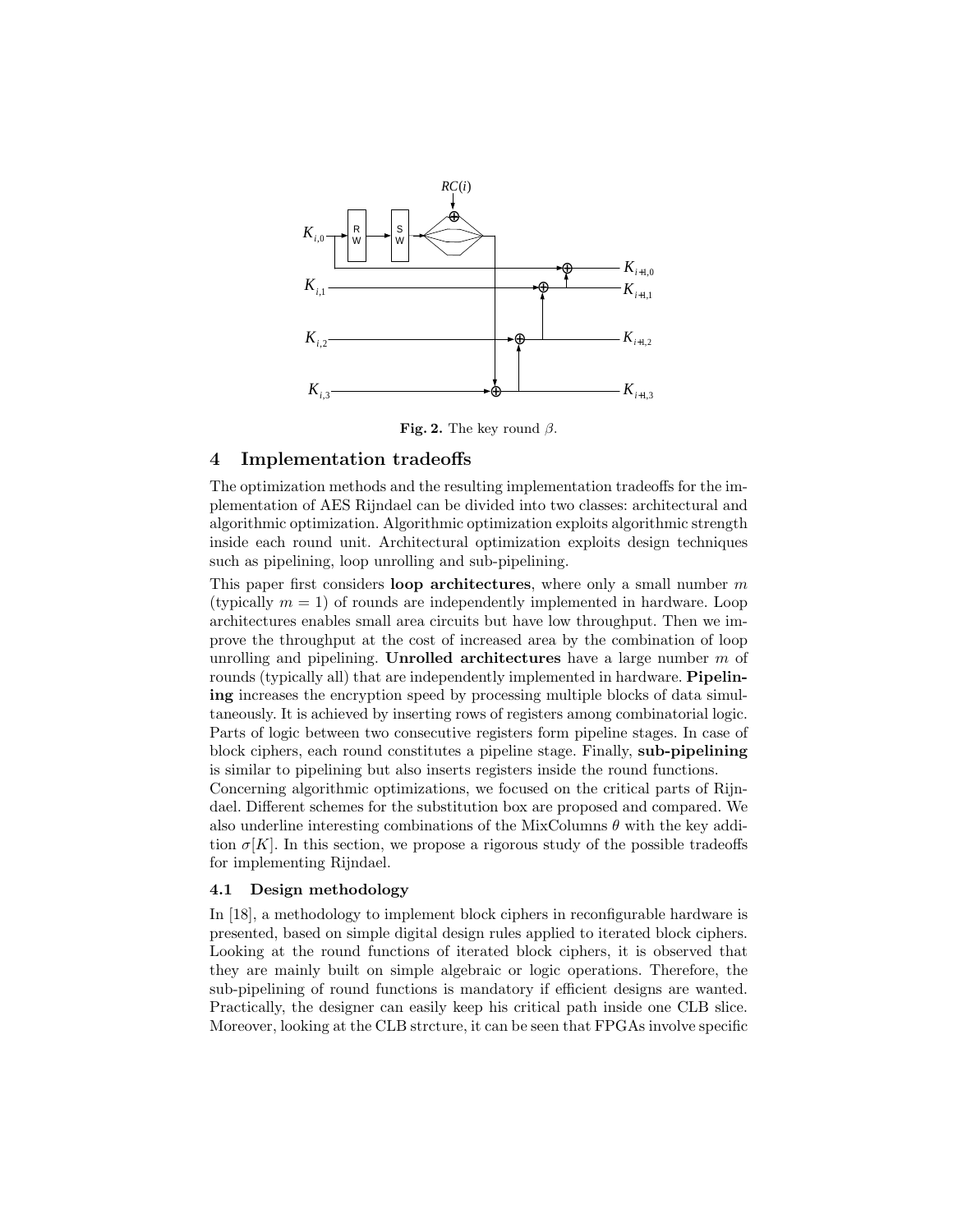constraints that have to be taken into account if an optimal design is wanted. As the slice of Figure 1 is divided into logic elements and storage elements, an efficient implementation will be the result of a better compromise between combinatorial logic used, sequential logic used and resulting performances. These observations lead to different definitions of implementation efficiency:

- 1. In terms of performances, let the efficiency of a block cipher be the ratio  $Throughout (Mbits/s)/Area (slices).$
- 2. In terms of resources, the efficiency is easily tested by computing the ratio Nbr of  $LUTs/Nbr$  of registers: it should be close to one.

Our implementations of Rijndael were designed in order to maximize these notions of hardware efficiency. It practically results in the sub-pipelining of every component of the round functions. The next section studies algorithmic optimizations combined with good sub-pipelining. For this purpose, we define the maximum pipeline as the pipeline of which number of stages implies that the ratio N br of  $LUTs/N$  br of registers is the closest to one (and lower than one).

#### 4.2 Algorithmic optimizations: a first tradeoff

A. Implementing the substitution box: The Rijndael S-box is a nonlinear byte substitution used 200 times in Rijndael with 128-bit block length and key length. It is invertible and is constructed by the composition of two transformations:

- 1. The mapping  $x \to x^{-1}$ , where  $x^{-1}$  represents the multiplicative inverse in the field  $GF(2^8)$ .
- 2. An affine transformation over  $GF(2): x \to Ax + b$ , where A and b are constants.

In terms of hardware resources, the substitution box is the most expensive part of Rijndael. As a consequence, its implementation is a critical part in the design of an efficient encryption core. This transform can be implemented following different schemes. We propose to observe three possibilities and the resulting constraints.

A1. The multiplexor model: A first and obvious solution is to consider SubBytes as a large multiplexor and take advantage of special FPGA configurations to implement these ones. Figure 3 illustrates the implementation of an output bit of the Rijndael s-box. We pipelined  $\gamma$  by inserting two register levels so that the critical path corresponds to one 4-input LUT, one multiplexor F5 and one multiplexor F6. Table 1 summarizes the synthesis results for the non-linear

| Component Nbr of LUT Nbr of registers       |  |
|---------------------------------------------|--|
| $144 \times 16 = 2304$ $42 \times 16 = 672$ |  |

**Table 1.** Synthesis of the non-linear layer  $\gamma$ .

transform  $\gamma$  where the s-box is repeated 16 times.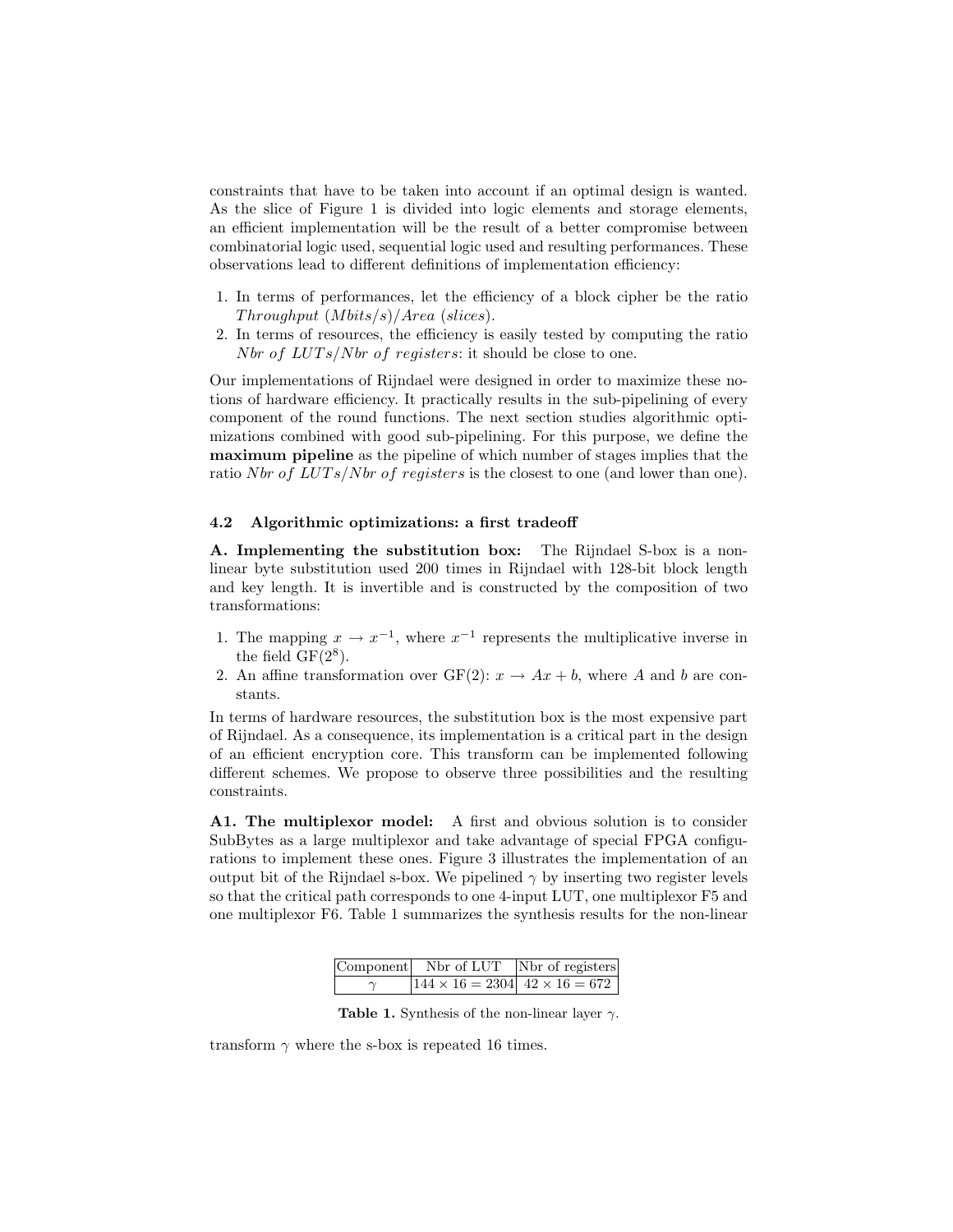

**Fig. 3.** The substitution box  $\gamma$ .

A2. RAM-based implementation: Another possibility is to use the RAM blocks available inside the VIRTEX to implement substitution boxes. The resulting SubBytes transform uses 8 RAM blocks and is performed in one clock cycle.

A3. Composite field solution: In AES Rijndael, every byte represents an element in the finite field  $GF(2^8)$ . It can also be represented as a polynomial of degree 8 in the field GF(2):  $b_7.x^7 + b_6.x^6 + b_5.x^5 + b_4.x^4 + b_3.x^3 + b_2.x^2 + b_1.x^1 + b_0.$ Addition and substraction of polynomials are given by the sum modulo 2 of the coefficients of both terms (bitwise XOR). Multiplication in  $GF(2^8)$  corresponds to multiplication of polynomials modulo an irreductible binary polynomial of degree 8. Rijndael uses  $m(x) = x^8 + x^4 + x^3 + x + 1$ . As the irreductible polynomial is used to construct the field and there are different irreductible polynomials of degree 8, several finite fields can be considered and generate different representations of Rijndael. These fields are isomorphic which means that there is a one-to-one mapping from one representation of Rijndael to another. Finally, the multiplicative inverse of a polynomial  $b(x)$  is defined such that:

$$
b(x).b^{-1}(x) = 1 \cdot mod \cdot m(x) \tag{8}
$$

In [19], subfield arithmetics are used to propose efficient implementations of Galois Field arithmetic, especially in the context of the Rijndael block cipher. Computations in the field  $GF(2^8)$  are replaced by computations in the composite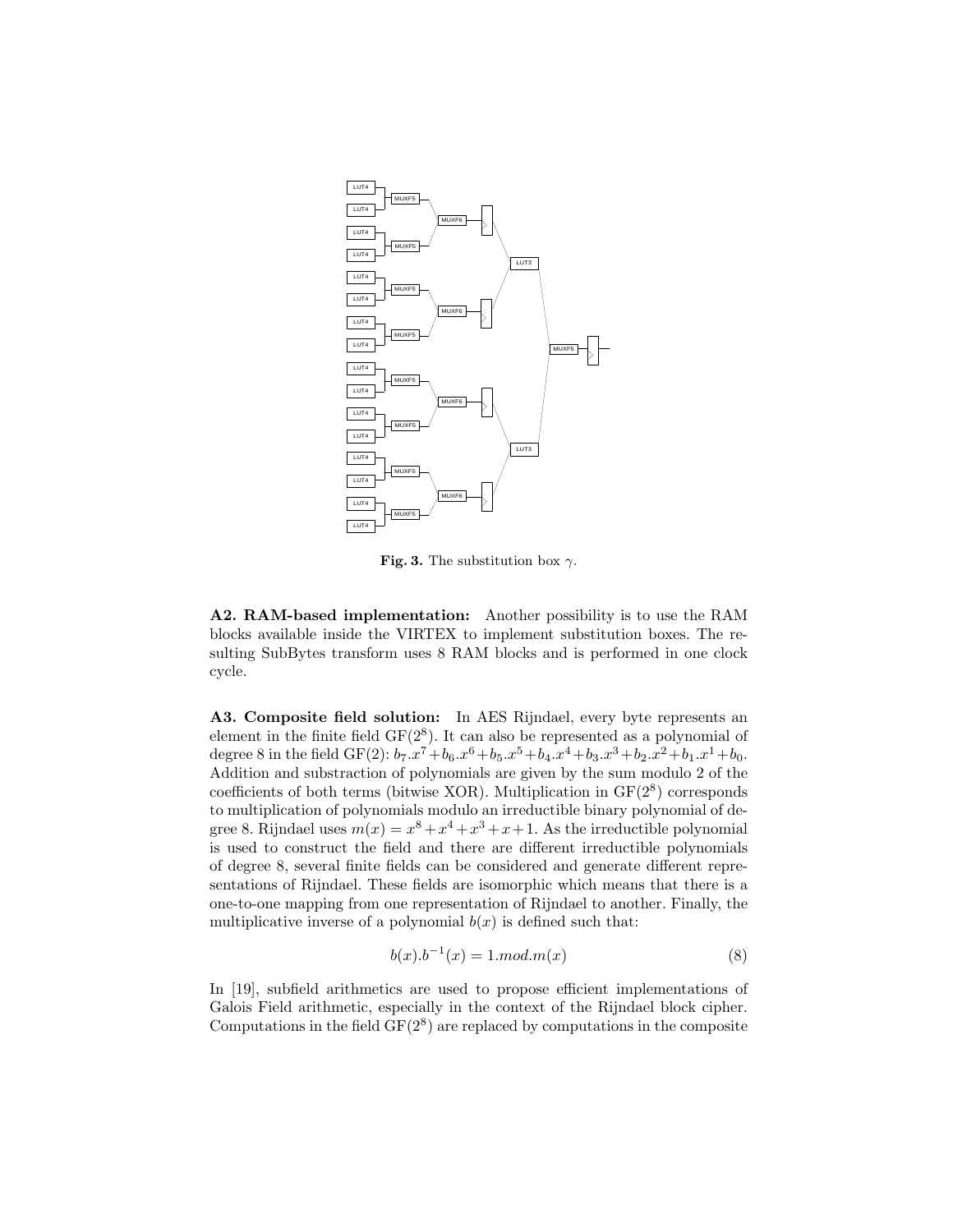field  $GF(2^4)^2$  in order to reduce the size of the tables needed for the inversion. Basically, the idea is to consider our polynomial of degree 8 in the field GF(2) as a polynomial of degree 2 in the field  $GF(2^4)$ , say  $a_1x + a_0$ , where  $a_0, a_1 \in GF(2^4)$ . The multiplicative inverse of  $a_1x + a_0$  is computed in the field  $GF(2^4)^2$  as a polynomial  $b_1x + b_0$  such that:

$$
(a_1x + a_0) \times (b_1x + b_0) = 1 \mod P(x)
$$
\n(9)

Where  $P(x)$  is an irreductible polynomial and coefficients  $b_0, b_1$  can be expressed as follows:

$$
b_1 = a_1 \cdot (a_0^2 + a_1 a_0 + \Delta a_1^2)^{-1}
$$
  

$$
b_0 = (a_0 + a_1) \cdot (a_0^2 + a_1 a_0 + \Delta a_1^2)^{-1}
$$
 (10)

[19] gives details about parameter  $\Delta$  and polynomial  $P(x)$  as well as an affine transform that maps elements of  $GF(2^8)$  to elements of  $GF(2^4)^2$ . We implemented the resulting composite field s-box as represented in Figure 4. We in-



Fig. 4. The composite substitution box.

serted seven pipeline levels in order to get the ratio Nbr of  $LUTs/Nbr$  of registers close to one. Remark that this representation of the substitution box allows to keep the whole design unchanged as the Galois Field transform is used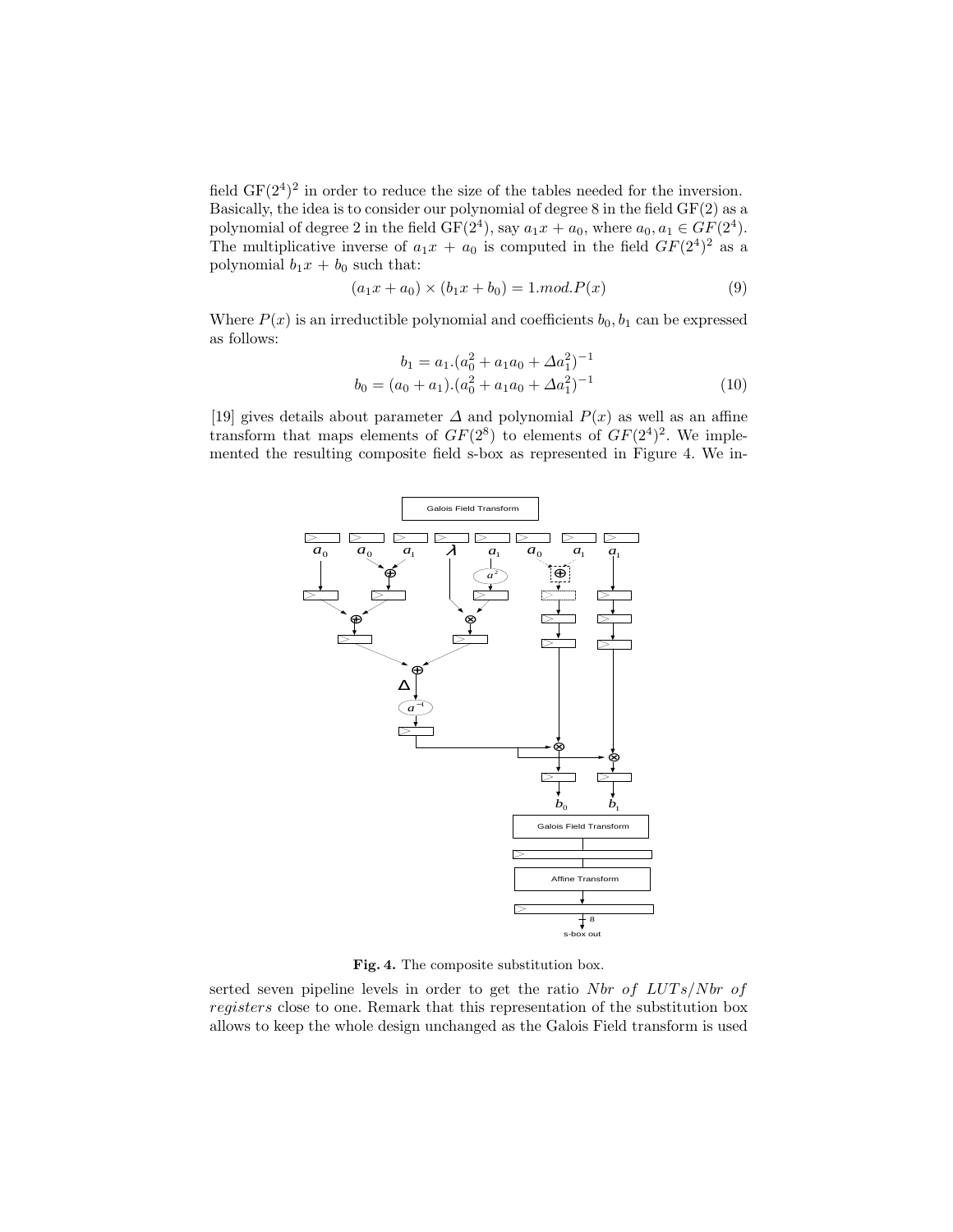|  | Component Nbr of LUT Nbr of registers                |
|--|------------------------------------------------------|
|  | $84 \times 16 = 1344 \overline{76 \times 16} = 1216$ |

Table 2. Synthesis of the composite non-linear layer  $\gamma$ .

twice in order to be compatible with other transforms. Table 2 summarizes the synthesis results for the composite non-linear transform  $\gamma$  where the s-box is repeated 16 times. Compared to the multiplexor model, we have traded LUTs for registers, and obtained a better efficiency.

## B. Implementing the other components: the Mixadd combination.

**B1.** The ShiftRows transform  $\delta$ : This is just routing information and takes no place in the design.

**B2. The MixColumns transform**  $\theta$ **:** Mixcolum operates on a 4-byte column and corresponds to multiplications and additions in  $GF(2<sup>8</sup>)$ . For example, for the output byte  $b_0$ , we have:

$$
b_0 = 0' 02' a_0 + 0' 03' a_1 + 0' 01' a_2 + 0' 01' a_3 \tag{11}
$$

We implemented multiplications with a function  $X$  that corresponds with the multiplication with '02', modulo the irreducible polynomial  $m(x) = x^8 + x^4 +$  $x^3 + x + 1$ . Figure 5(a) illustrates the function X. Note that output bits 0,2,5,6,7



Fig. 5. (a) The function X. (b) Output byte  $b_0$  of MixColumns.

just correspond to input bits shifted. Only 3 bits are modified by an EXOR operation. From this, we can easily represent an output byte of  $\theta$  as shown in Figure 5(b):

$$
b_0 = X(a_0) \oplus X(a_1) \oplus a_1 \oplus a_2 \oplus a_3 \tag{12}
$$

Interesting combinations between MixColumns and the key addition can be performed when observing the structure of the Virtex slice (see Figure 1). Indeed, we observe that a slice offers the possibility to perform an EXOR between 5 bits: four bits are managed by the LUT and the last one by an EXOR gate next to the LUT. Our Mixadd transform takes advantage of this configuration and keeps the critical path inside one Virtex slice.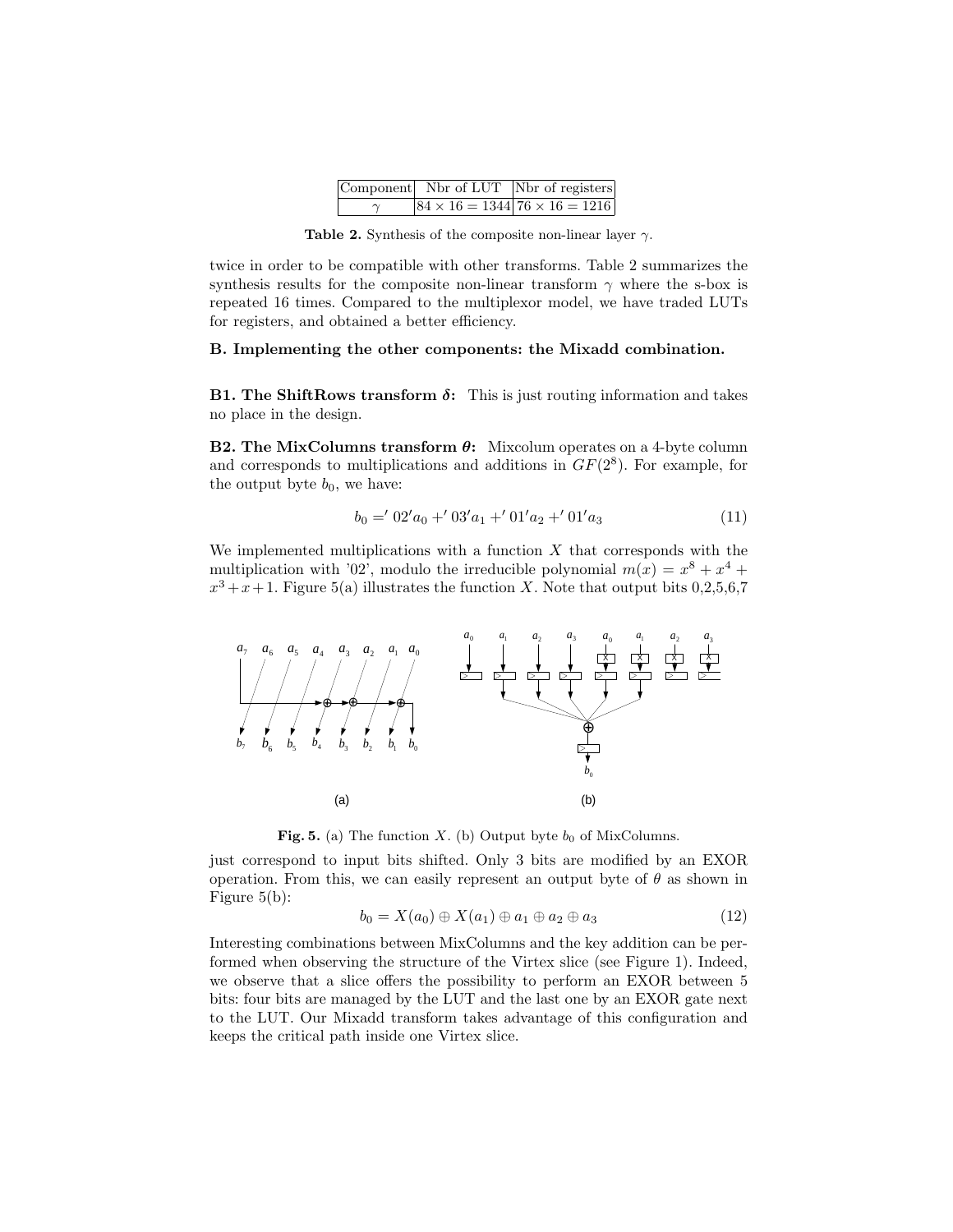**B3. The Mixadd transform**  $\epsilon$ **:** In Figure 5(b), we observe that an output byte of  $\theta$  is obtained by a bitwise EXOR between 5 bytes: 3 are input bytes and the remaining ones are output bytes of function  $X$ . However, looking at the bit level, we know that 5 output bits of  $X$  are just shifted input bits. For these ones, only one register is needed to pipeline the diffusion layer.

For the 3 remaining bits, there is an additional EXOR inside the function  $X$ . Therefore, for these bits, we compute the bitwise EXOR between the 3 left bytes of Figure  $5(b)$  and the output bits of X independently. Then we insert a register. A bitwise EXOR operation remains to be carried out and we combine it with the key addition. The resulting Mixadd transformation only needs two register levels to keep a critical path inside one slice.

Figure 6(a) illustrates the combination of MixColumns and Addroundkey at the bit level. Finally, Table 3 summarizes the synthesis results for the Mixadd



Fig. 6. (a) Mixadd transform at the bit level. (b) AES Rijndael: unrolled architecture. transformation.

|     | Component Nbr of LUT Nbr of registers |
|-----|---------------------------------------|
| 304 | 304                                   |

Table 3. Synthesis of the Mixadd transform  $\epsilon$ .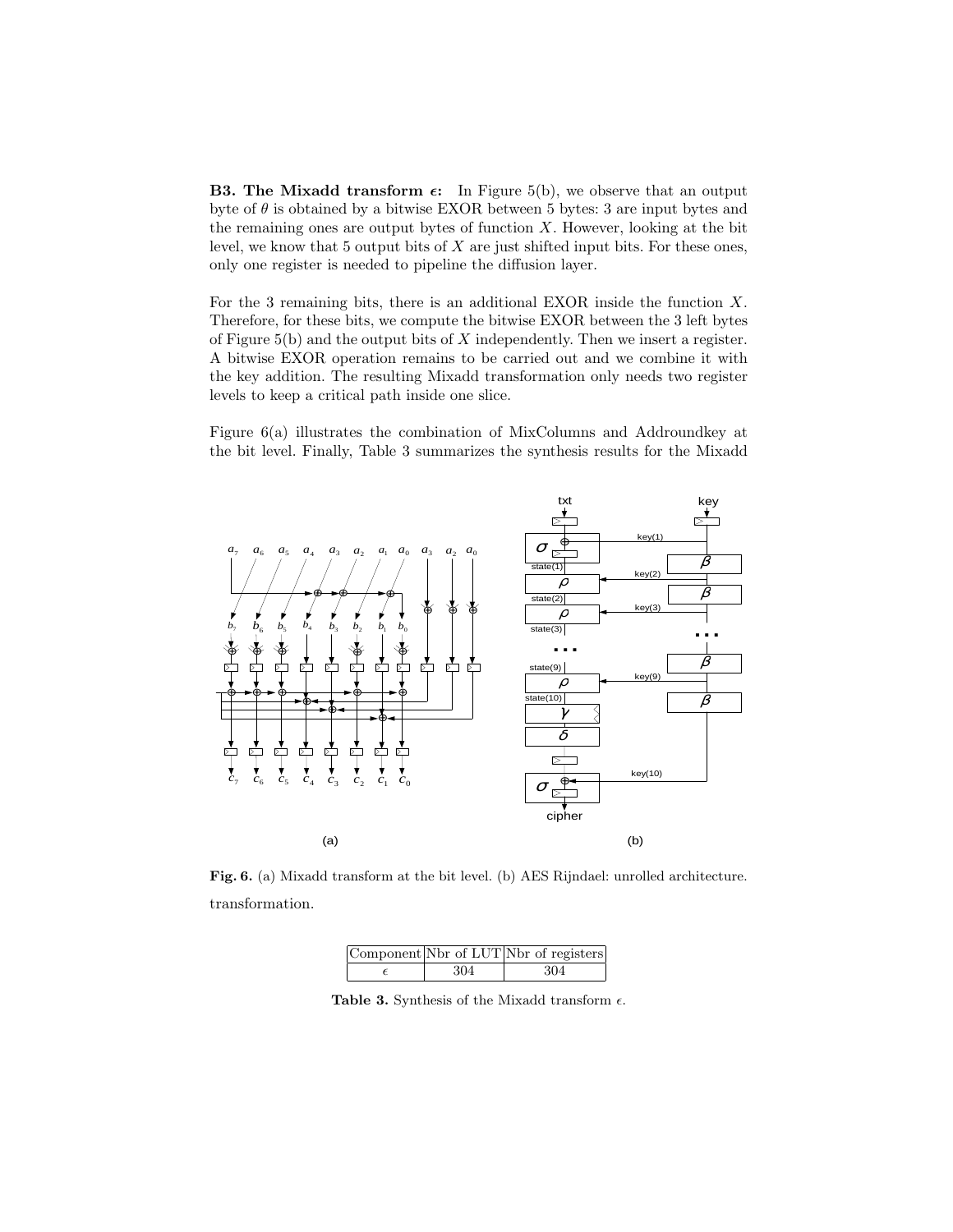#### 4.3 Implementation schemes: a second tradeoff

Depending on different optimization criteria, different architectures can be employed. Optimization for maximum speed can be achieved by a fully pipelined unrolled architecture. In the applications requiring minimum area, a loop architecture with only one round implemented seems to be the best choice. In both cases, we tried to maximize the efficiency defined in section 4.1.

Our implementations of AES Rijndael directly results from the previous component descriptions. For high throughput constraints, we implemented a pipeline version that unrolls the 10 AES rounds illustrated in Figure 6(b). For low



Fig. 7. AES Rijndael: loop architecture (a) and (b).

area constraints, we propose sequential implementations with only one unrolled round. Figure 7(a) uses the optimized combination of MixColumns and addkey and its grey functions are actually included into the round  $\rho$ . Figure 7(b) modifies the round structure so that the initial and final key additions are managed inside the round. It is important to remark that the modification of the round structure implies the loss of our mixadd combination and needs an additional multiplexor for the last round of the algorithm. As a consequence it presents no practical advantage in our FPGA implementations but would probably be the best choice for ASICs where the CLB structure does not exist and for which the mixadd optimization is therefore not relevant.

For all our proposals, we evaluated the hardware cost in terms of LUTs, registers and slices as well as the frequency results. These results are estimated after implementation, using XILINX ISE5.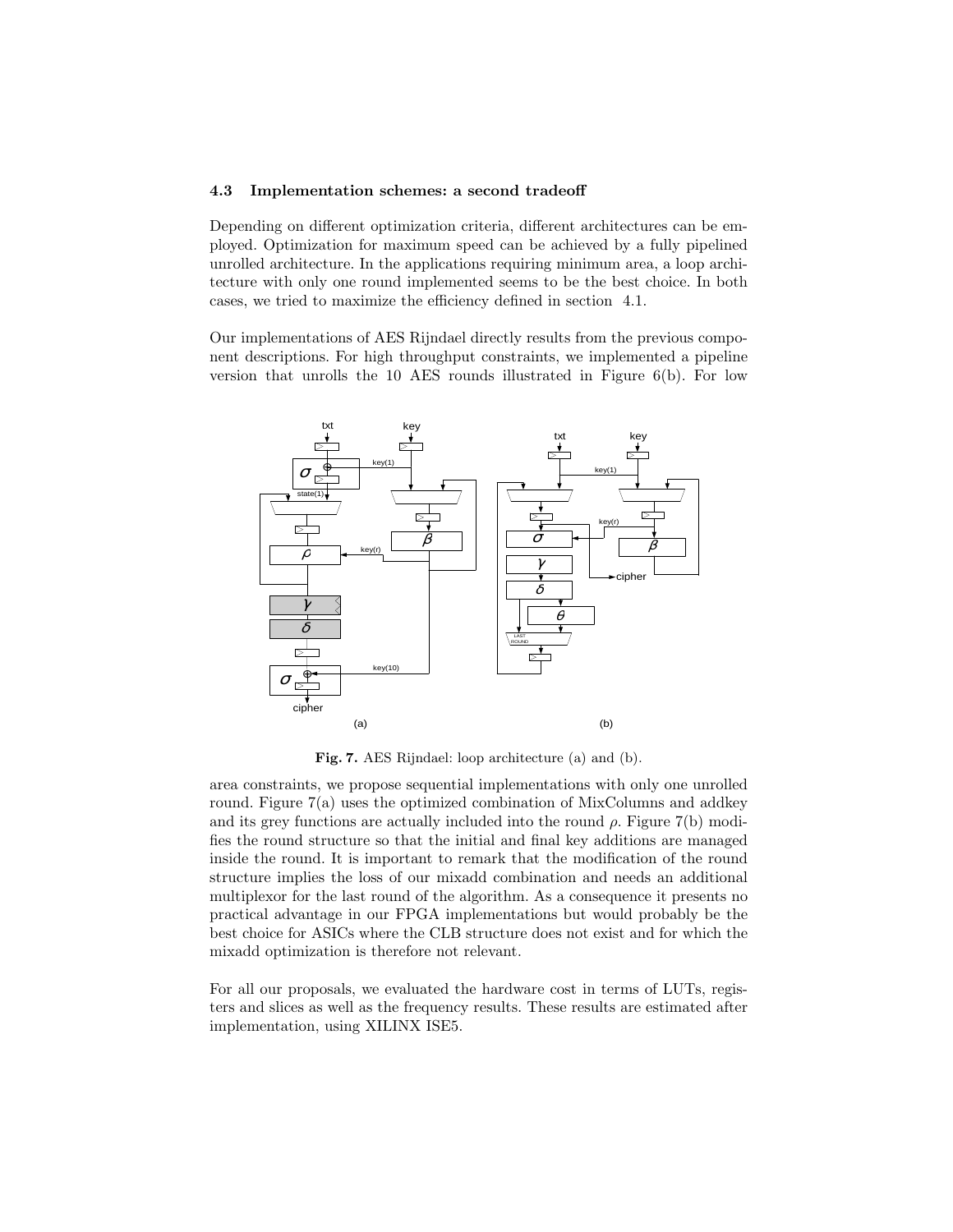#### 4.4 Optimal pipeline: a third tradeoff

The design methodology and algorithmic optimization of previous sections allowed us to reach very interesting frequencies after synthesis. However, the implementation (and specially the routing task) of large designs was a critical constraint in our designs. Practically, our most pipelined circuits presented surprising delays including 20% of logic and 80% of routes. We concluded that the real bottleneck of such large ciphers is the difficulty of having an efficient place and route: in case of complex circuits, high pipelining is not mandatory. Moreover, as the difficulty of the place and route task is hardly evaluated, a new practical problem is to find the best tradeoff between good synthesis results and good implementation results. We propose the heuristic of Algorithm 1 to solve this last optimization problem. This heuristic led us to the optimized results of the next section where we mention the optimal number of pipeline stages.

#### Algorithm 1 Optimal pipeline search

1. Start from the maximal pipeline defined in section 4.1, i.e. implement Rijndael with the best ratio Nbr of  $LUTs/Nbr$  of registers; 2. After implementation, compute the efficiency  $E_{cur} = Throughput (Mbits/s)/Area$ (slices); 3.  $OK = 0$ ; While  $OK = 0$  do { 1. Remove the pipeline stage that involves the lowest frequency reduction and re-implement Rijndael; 2. After implementation, compute the efficiency  $E_{nxt} = Throught$  $(Mbits/s)/Area$  (slices); 3. If  $E_{cur} \ge E_{nxt}$  then  $OK = 1$ ; else  $E_{cur} = E_{nxt}$ ; } 4. The final efficiency  $E_{cur}$  specifies the optimal pipeline;

## 5 Practical results and comparisons

In order to take every possible tradeoff into account in this section, we list our results for different architectures and different substitution boxes. The tables presented are based on the optimal pipeline defined in previous section. Loop architectures (Figure 7(a)) are in Table 4. Unrolled architectures (Figure 6(b)) are in Table 5.

| Type                              |    |     |                    |    |                          |          |       | Nbr   Nbr   Nbr   RAM Latency   Output   Freq. after   Throughput |
|-----------------------------------|----|-----|--------------------|----|--------------------------|----------|-------|-------------------------------------------------------------------|
|                                   | of | of  | of                 |    | blocks  (cycles)   every |          | Impl. | (Mbits/sec)                                                       |
|                                   |    |     | $ LUT $ reg. $ s $ |    |                          | (cycles) | (Mhz) |                                                                   |
| LUT-based $\gamma$ 3846 2517 2257 |    |     |                    |    | 52                       | 5/52     | 169   | 2008                                                              |
| RAM-based $\gamma$ 877            |    | 668 | 542                | 10 | 21                       | 2/21     | 119   | 1450                                                              |
| Composite $\gamma$ 2524 2185 1767 |    |     |                    |    | 82                       | 8/82     | 167   | 2085                                                              |

Table 4. Rijndael encryption: loop architectures on VIRTEX3200E.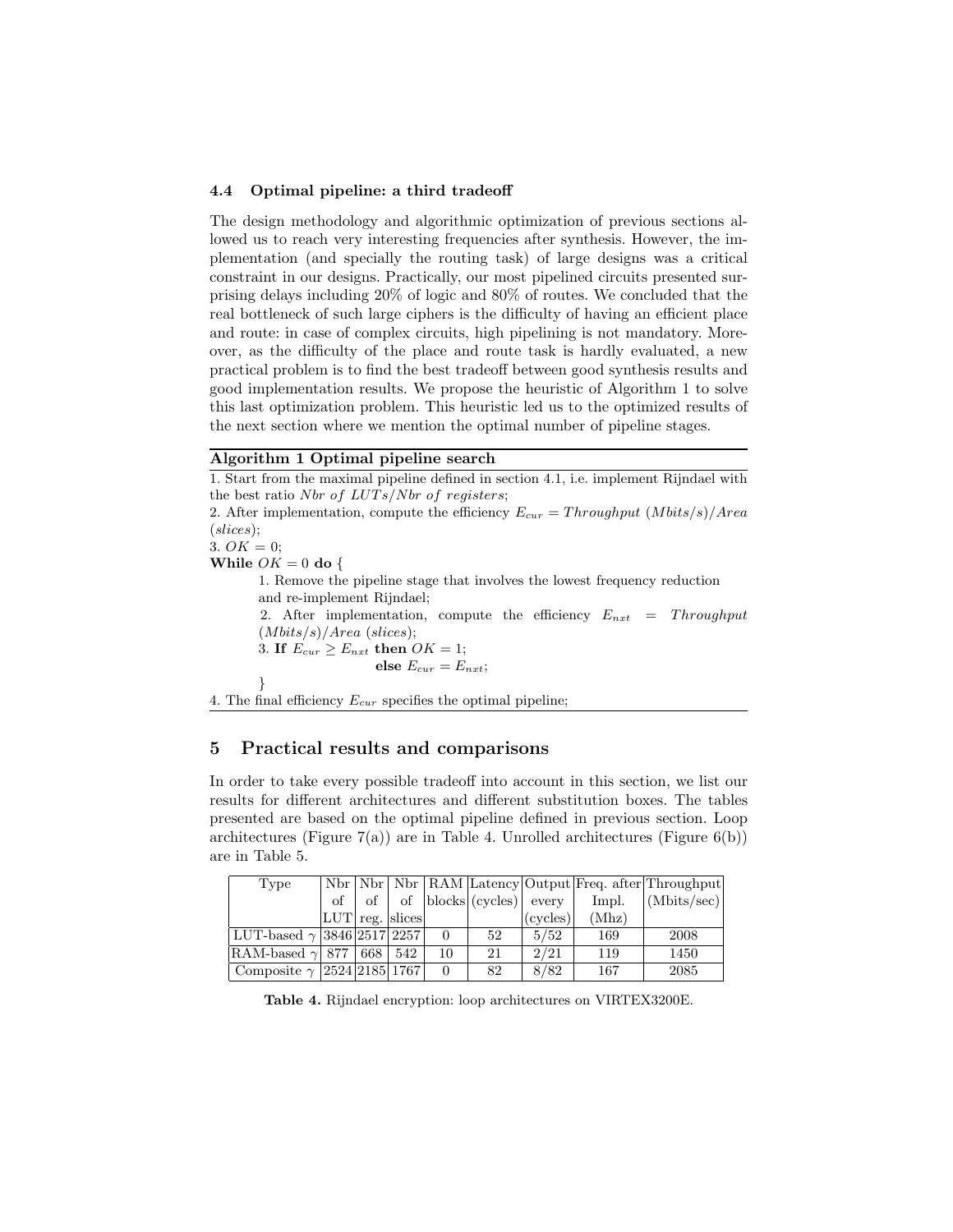| Type                                                     | Nbr        | Nbr  |        |          |                  |          |       | Nbr   RAM Latency Output Freq. after Throughput |
|----------------------------------------------------------|------------|------|--------|----------|------------------|----------|-------|-------------------------------------------------|
|                                                          | of         | οf   | of     |          | blocks  (cycles) | every    | Impl. | (Mbits/sec)                                     |
|                                                          | <b>LUT</b> | reg. | slices |          |                  | (cycles) | (Mhz) |                                                 |
| LUT-based $\gamma$ 33712 14592 19072                     |            |      |        | $\Omega$ | 42               |          | 86    | 11008                                           |
| $ {\rm RAM\text{-}based} \,\,\gamma $ 3516   3840   2784 |            |      |        | 100      | 21               |          | 92    | 11776                                           |
| Composite $\gamma$  19752 13479 15112                    |            |      |        |          | 72               |          | 145   | 18560                                           |

Table 5. Rijndael encryption: unrolled architectures on VIRTEX3200E.

| Type                        |      |        |          |           | Nbr of Nbr of RAM Throughput Throughput/Area |
|-----------------------------|------|--------|----------|-----------|----------------------------------------------|
|                             | LUTs | slices | blocks   | (Mbits/s) | $\frac{Mbits/s}{slices, LUTs}$               |
| McLoone et al. [9]          |      | 2222   | 100      | 6956      | 3.1                                          |
| Our design                  | 3516 | 2784   | 100      | 11776     | 4.2                                          |
| Helion tech. $[10]$         | 899  |        | 10       | 1187      | 1.32                                         |
| Our design                  | 877  | 542    | 10       | 1450      | 1.65                                         |
| Satoh et al. composite [15] |      | 1880   | $\theta$ | 589       | 0.31                                         |
| Our design                  | 2524 | 1767   | $\Omega$ | 2085      | 1.17                                         |
| Satoh et al. mux [15]       |      | 2529   | $\Omega$ | 833       | 0.33                                         |
| Our design                  | 3846 | 2257   | 0        | 2008      | 0.88                                         |

Table 6. Comparisons with other implementations on VIRTEX-E technology.

Finally, in Table 6, we compare our results with the best implementations of Rijndael encryption on VIRTEX-E technology found in literature. For RAM based substitution boxes, McLoone and McCanny had the best unrolled implementation in CHES 2001 [9] while Helion Technologies [10] had the best loop architecture. For LUT-based substitution boxes, we have no knowledge of any unrolled architecture but Satoh and Morioka presented in ASIACRYPT 2001 and in the Third NESSIE workshop the best results for loop implementations [15, 20]. They studied mux-modeled s-boxes as well as composite ones. Finally, concerning older technologies<sup>2</sup>, we report in Table 7 an old result of our LUT-based loop architecture and compare it with results of the last AES conference [3–6]. It is obvious that the methodology applied allowed us to significantly improve previously reported performances of Rijndael implemented in FPGAs.

## 6 Conclusion

When implementing block ciphers, several strategies can produce effective designs. Based on recently published works and observations about Rijndael, we studied different possible implementation tradeoffs. Inherent constrainst of FP-GAs were taken into account in order to define an efficient methodology. We defined notions of hardware efficiency and optimal pipeline and our circuits were designed in order to optimize different possible architectures: loop and unrolled. Inside these architectures, we proposed algorithmic optimizations for the substitution box but also efficient combinations between the diffusion layer and the key addition.

Upon comparison, our circuits offer better performance than previously reported

<sup>&</sup>lt;sup>2</sup> Most of the AES performance evaluation was done on VIRTEX1000 FPGAs.